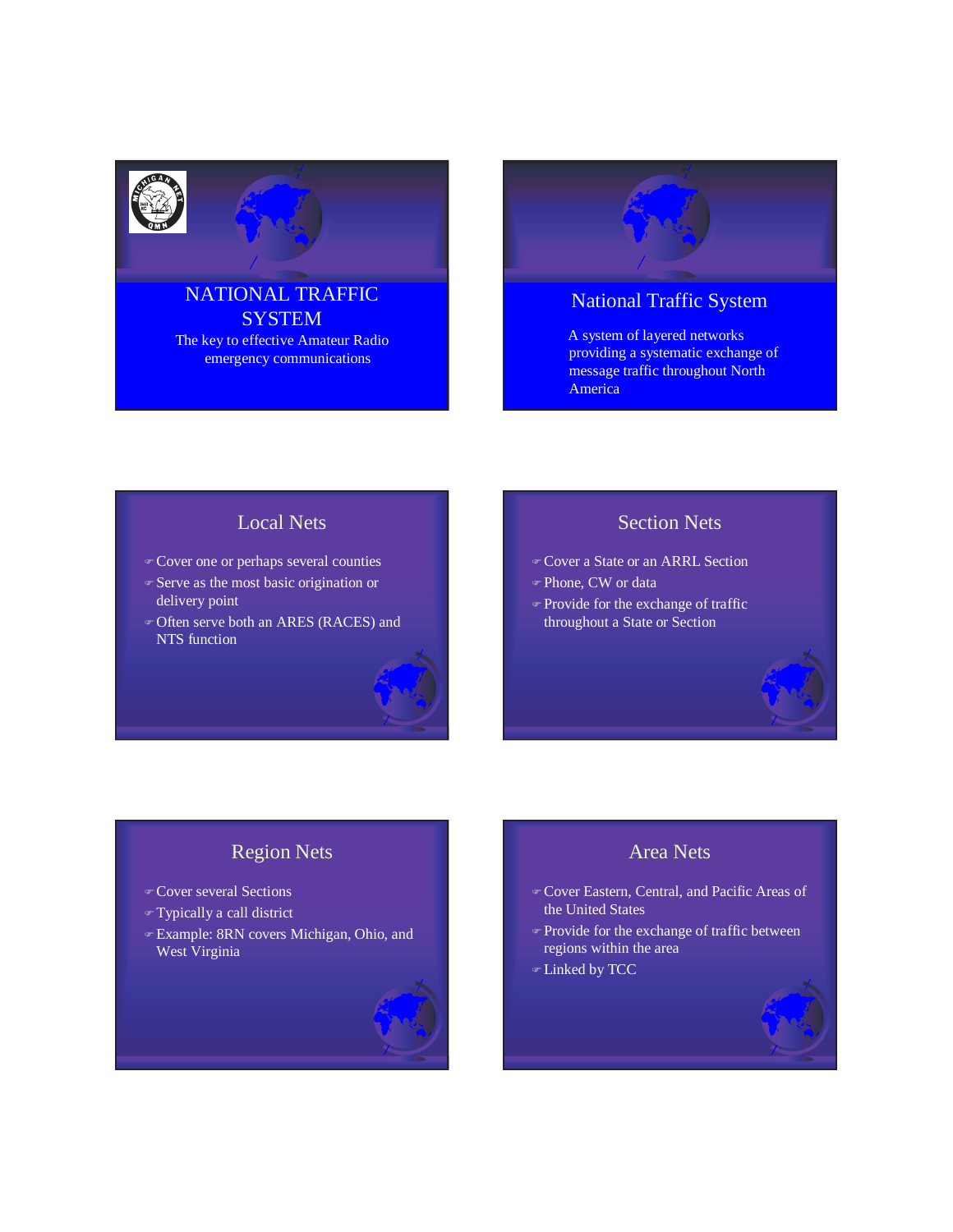# **TCC**

Transcontinental Corps

- A group of highly skilled operators exchanging traffic between Area Nets on a point-to-point circuit
- Typically high-speed CW or data





# NTS Cycle One

| 10:00 AM   | Section Net       |
|------------|-------------------|
| $10:45$ AM | <b>Region Net</b> |
| 11:30 AM   | Area Net          |
| $12:30$ AM | <b>Region Net</b> |

# NTS Cycle Two

| $:00$ PM | <b>Section Net</b> |
|----------|--------------------|
| :45 PM   | <b>Region Net</b>  |
| $:30$ PM | Area Net           |
| $:30$ PM | <b>Region Net</b>  |
|          |                    |

<sup>2</sup> Met Net <sup>3</sup> Met

# NTS Cycle Three

| $4:00 \text{ PM}$ | <b>Section Net</b> |
|-------------------|--------------------|
| $4:45$ PM         | <b>Region Net</b>  |
| $5:30 \text{ PM}$ | Area Net           |
| $6:30 \text{ PM}$ | <b>Region Net</b>  |
|                   |                    |



| 7:00 PM |  |
|---------|--|
| 7:45 PM |  |
| 8:30 PM |  |
| 9:30 PM |  |

Section Net Region Net Area Net Region Net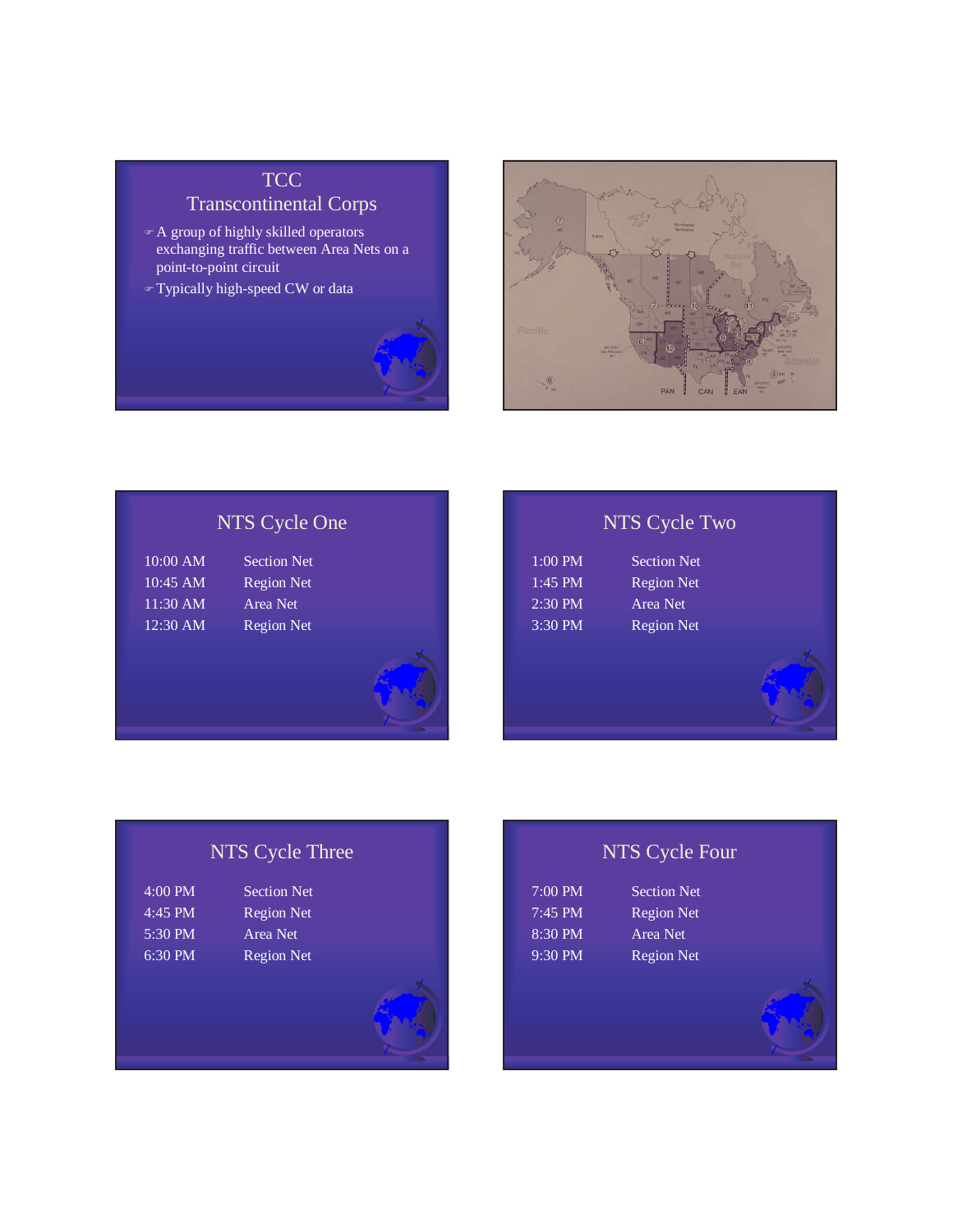## Standardized Message Format

- Limits liability
- Insures message integrity
- Includes all necessary service data
- Indicates critical information such as time and place of origin



#### Which Mode?

- The competent emergency communications manager develops all available modes of communications
- Each mode has distinct advantages and disadvantages; choose accordingly



## Radiotelephone Nets<br>
Radiotelephone Nets<br>
Advantages Disad<sup>,</sup> Disadvantages

- 
- Excellent for tactical
- communications
- Fast when no written record is required
- Minimal Skill required Less accurate than CW Slower than CW for
	- written message traffic Subject to propagation
	- anomalies



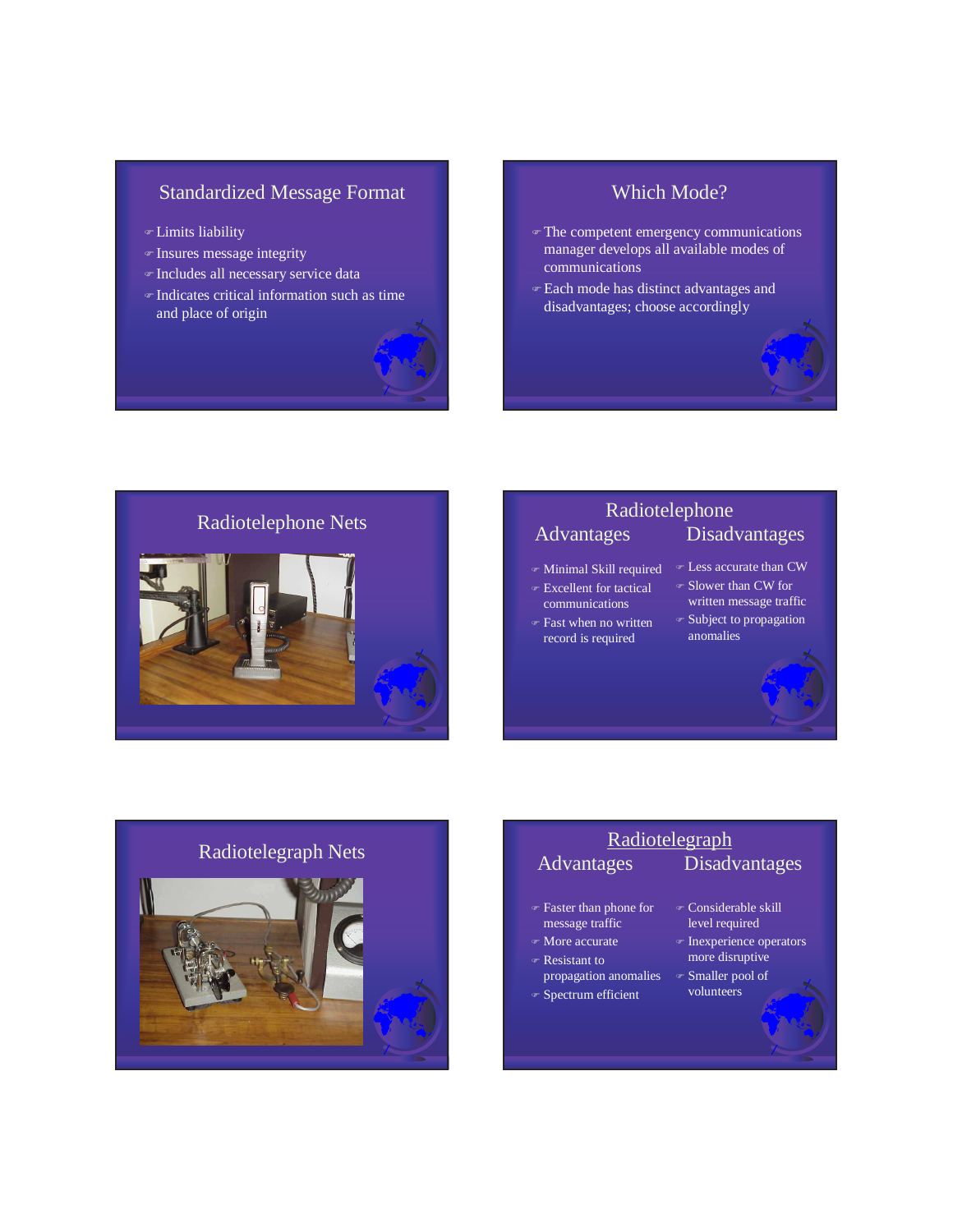

#### Low skill level

- required
- Accurate
- Automation
- Fast for VHF/UHF applications
	- responsibility
		- Traffic must still be cleared / delivered

Disadvantages

 Complex equipment Poor on HF circuits Discourages prioritization Diffusion of



# Applications Using the mode best suited to a

communications function

### Radiotelephone

- VHF and UHF circuits
- HF Networks handling low priority traffic
- Tactical functions (e.g. "Unit 12 proceed to...")
- Administrative coordination

## Radiotelegraph (CW)

- HF networks handling high priority message traffic
- Low power or portable HF applications
- Medium or Long-haul message traffic requiring a degree of communications security

## Digital

- Point-to-Point high volume circuits
- Computer mailbox applications
- Bulletin dissemination
- Routine data reports (weather conditions, etc.)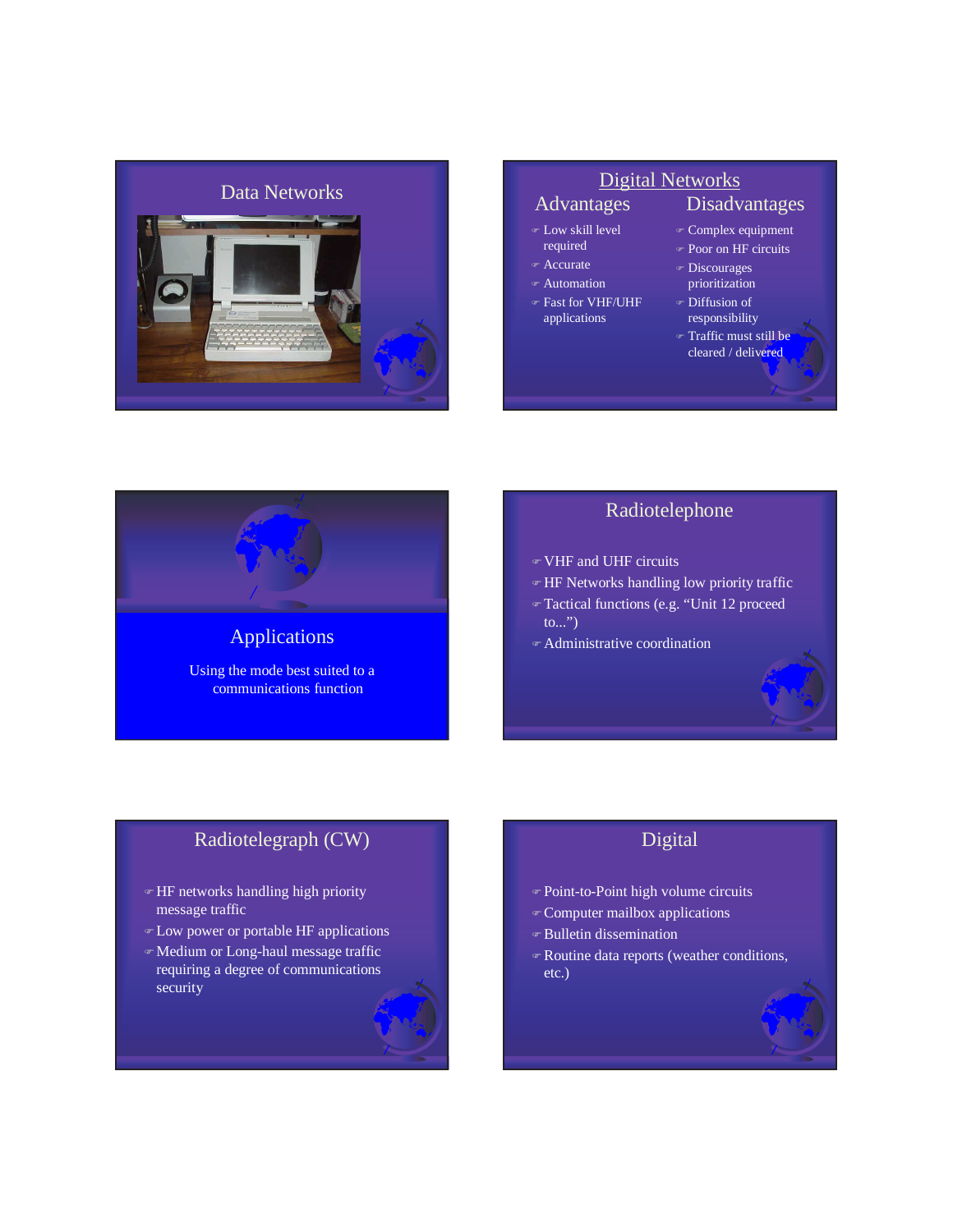## Three-Deep Rule

- **Each ARES/RACES program should have** at least three operators skilled in the use of each mode (CW, phone, digital)
- Ideally, a total of nine experienced NTS operators and the contract of the contract of the contract of the contract of the contract of the contract of the contract of the contract of the contract of the contract of the contract of the contract of the contract of



NTS messages made easy

## Message Number

- Serial Number assigned by originating station.
- Begins with the numeral "1" at beginning of year or month.
- Allows easy reference to message in the event of service or delivery problem



### Precedence

- Indicates importance of message to *originator (or served agency)*
- Provides guidance for Net Operators
- Four categories
	- -Emergency = "Life and Death"
	- -Priority = "Time Sensitive"
	- $\triangle$  Welfare = Notification of well-being in disaster area
	- $\triangleleft$  Routine = Day-to-day greetings, etc.

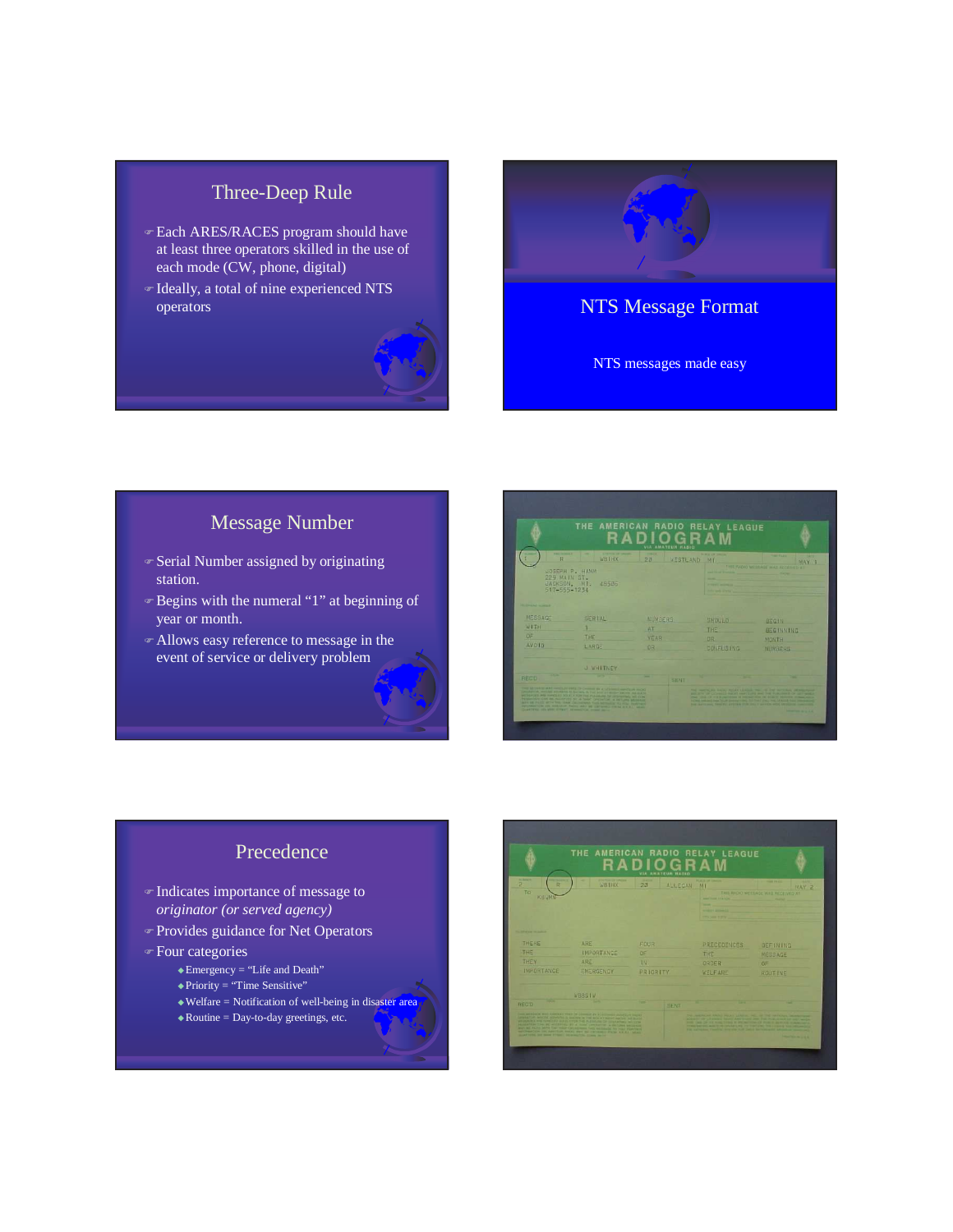#### Precedence

- Emergency: Life or Death *always spelled out!*
- Priority: Time sensitive *abbreviated "P"*
- **Welfare:** Information pertaining to the well being of an individual in a disaster area – *abbreviated "W"*
- **Routine:** Casual greeting or routine public service message – *abbreviated "R"*

### Handling Instructions

- Provide instructions to delivering station or those handling the traffic
- *Optional component*
- $\in$  Example: HXC = "Report time and date of delivery to originating station.
- ⊕ Seven different instructions; HXA through HXG



## Station of Origin

- Call sign of first station to place message on air
- Example: If W8ZZ calls W8IHX on the phone and asks the later to originate the message, the Station of Origin is "W8IHX."



## Check or "Group Count"

- The number of words or groups in the text
- **Does** not include address or signature
- Mixed groups, such as "6th" or "FSD-212" count as one word
- $\mathcal{F}$ The "X-ray" ("X"), used in place of a period, counts as one word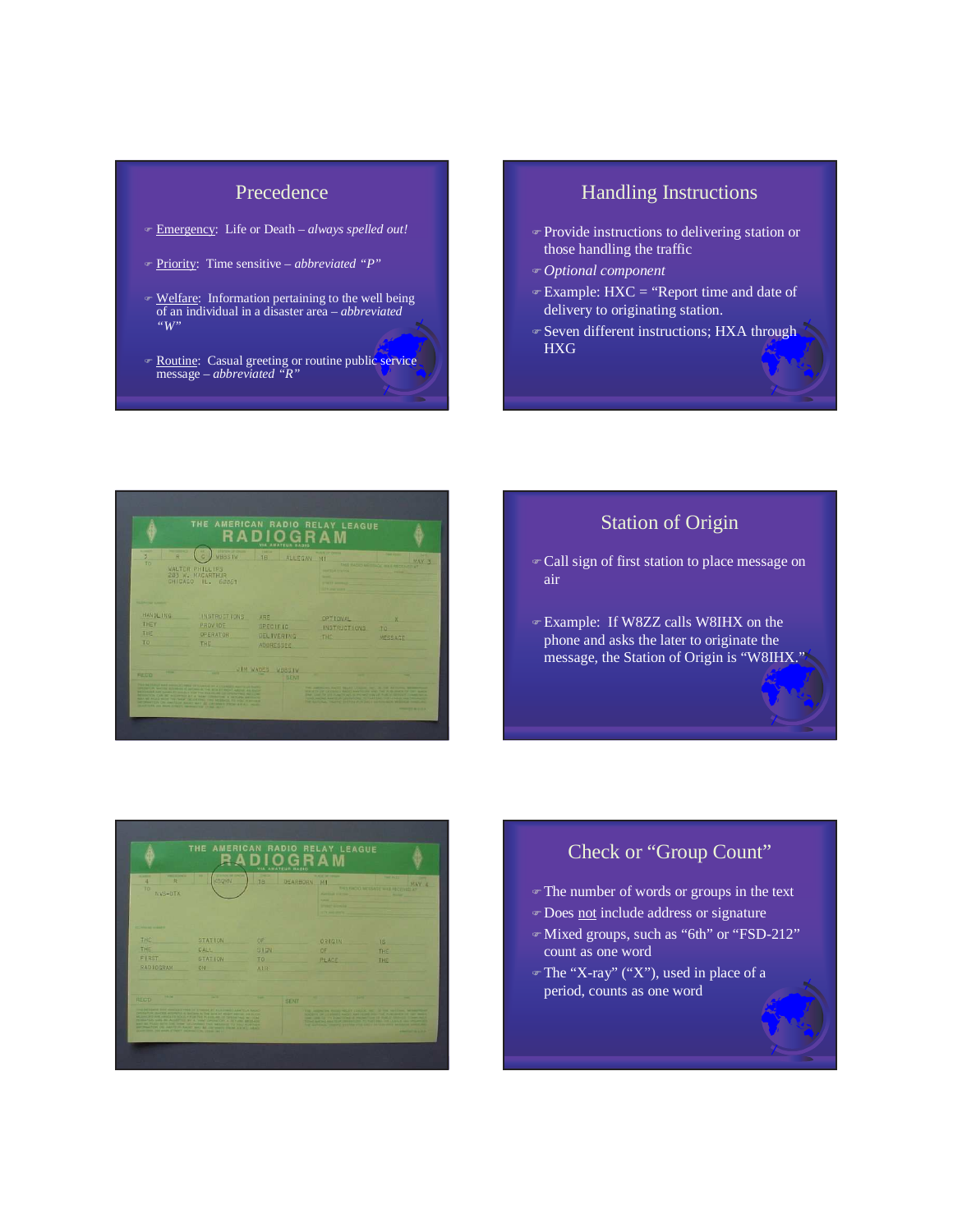|                                                                                                                             | THE AMERICAN RADIO RELAY LEAGUE                                                                                                                                                                                                                                                                                                                                                                                            |        | <b>PLA CHATELLI BARIO</b> |                                                         |                                                                                                                                                                                                                                                                                                                                                                                                         |            |
|-----------------------------------------------------------------------------------------------------------------------------|----------------------------------------------------------------------------------------------------------------------------------------------------------------------------------------------------------------------------------------------------------------------------------------------------------------------------------------------------------------------------------------------------------------------------|--------|---------------------------|---------------------------------------------------------|---------------------------------------------------------------------------------------------------------------------------------------------------------------------------------------------------------------------------------------------------------------------------------------------------------------------------------------------------------------------------------------------------------|------------|
| <b>HARTSBERGER</b><br><b>ACCORD</b><br>5<br>o<br>TO<br><b>JIM WADES</b><br>PO 80X 19822<br><b>KALAMAZOO</b><br>616-673-8845 | w<br>WOBEOC<br>WRAS IW<br>49319<br>M <sub>1</sub>                                                                                                                                                                                                                                                                                                                                                                          | 25     | LANSING                   | <b>PLACE UP CRUISE</b><br>MI<br><b>Professor of Mar</b> | <b>SALES</b><br>THIS RACKY AN WANTED WAS ARRESTED AT                                                                                                                                                                                                                                                                                                                                                    | ╍<br>MAY 5 |
| <b>No. A rest fluir to Adapt</b>                                                                                            |                                                                                                                                                                                                                                                                                                                                                                                                                            |        |                           |                                                         |                                                                                                                                                                                                                                                                                                                                                                                                         |            |
| THE                                                                                                                         | CHECK                                                                                                                                                                                                                                                                                                                                                                                                                      | ns.    |                           |                                                         | COUNT                                                                                                                                                                                                                                                                                                                                                                                                   |            |
| OF                                                                                                                          | THE                                                                                                                                                                                                                                                                                                                                                                                                                        | NUMBER |                           | 0 <sub>E</sub>                                          | WORDS                                                                                                                                                                                                                                                                                                                                                                                                   |            |
| GR                                                                                                                          | <b>GROUPS</b>                                                                                                                                                                                                                                                                                                                                                                                                              | m      |                           | THE                                                     | TEXT                                                                                                                                                                                                                                                                                                                                                                                                    |            |
| COMBINATIONS                                                                                                                | SUCH                                                                                                                                                                                                                                                                                                                                                                                                                       | AS:    |                           | <b>FS0210</b>                                           | OR                                                                                                                                                                                                                                                                                                                                                                                                      |            |
| 49818                                                                                                                       | COUNT                                                                                                                                                                                                                                                                                                                                                                                                                      | AS:    |                           | ONE                                                     | <b>WORD</b>                                                                                                                                                                                                                                                                                                                                                                                             |            |
|                                                                                                                             |                                                                                                                                                                                                                                                                                                                                                                                                                            |        | ROGER EDVARDS WBBWJV      |                                                         |                                                                                                                                                                                                                                                                                                                                                                                                         |            |
| . .<br><b>REOD</b>                                                                                                          |                                                                                                                                                                                                                                                                                                                                                                                                                            |        | SENT                      |                                                         |                                                                                                                                                                                                                                                                                                                                                                                                         |            |
| DOARTERS 215 MAN 217027, Interview The Count decise                                                                         | THE MELLAND WAS ARRESTED FOR OUR COMPANY BY A LICENSED AND FEED AND CO.<br>ANALYSK WEEKE SCHEDULE BICONTIN FOR BOX AT POINT BROVE AS SLADE<br>sentiating and seem on active now for warranted or resources) and then<br>PERSONAL CAR AR ACCORDED by a many presention is nothing among an<br>sent an ALES WON THE MAN TALAS TWO SERVED AND TOTAL HURTINES.<br>INCOME THE CALCULUS WALL AND IN CHARGE AWAY AWAY A REAL WALL |        |                           |                                                         | ted auditorial Assal House Lincoln and Ja The Antichol artisticity<br>Specialize the LACKWood Rocher and traded door your factor plans are seen to be<br>THE 1992 PP I'LL PUNCTIONS IS PHONE THE 24 HOME BETWEEN THE WEXT<br>These approximates that constant the first limit. The result and the construc-<br>the model and the control of the control of the company with \$12 miles of the Catalogue | -------    |

## Place of Origin

- This is the location of the individual whose name appears in the "Signature" portion of the message
- It is **not** the location of the station that places the message on-air



## Time of Origin

- Four figure time group in UTC (GMT)
- Example: 2330Z
- *Never* use local time
- Indicates the time the message was drafted or the time the event occurred



## Date of Origin

- Always expressed as a three-letter month and day
- Example: "Jun 10" or "Jul 4"
- Must reflect date in UTC (e.g. new day starts at 7 PM EST or 6 PM CST)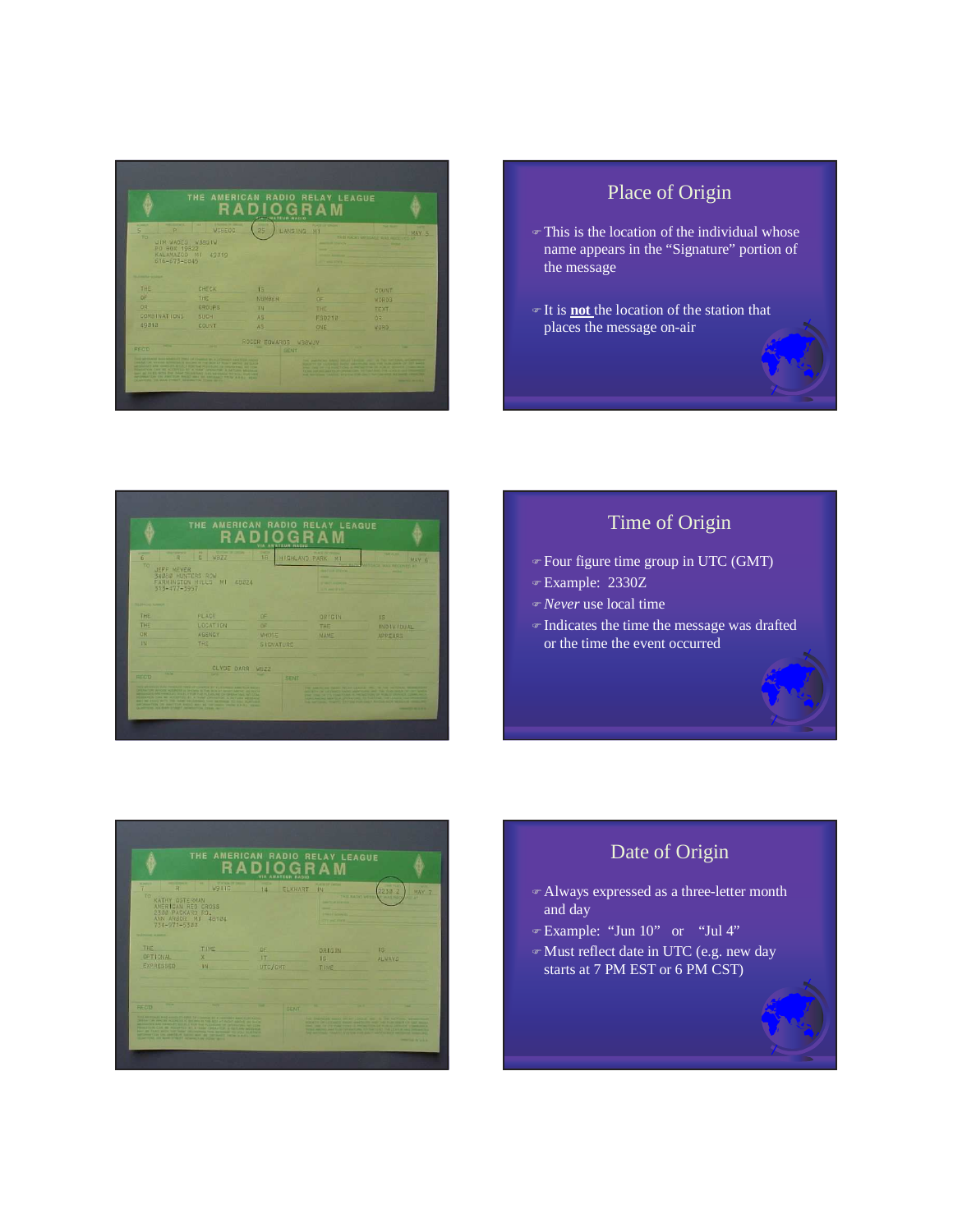|                                                                 | THE AMERICAN RADIO RELAY LEAGUE                                                                                                                                                                                                                                                                                                                                                                                                                                                           |            | <b>VIA AMATEUR RADIO</b> |                                                                                                 |                                                                                                                                                                                                                                                                                                                                                                                                                        |
|-----------------------------------------------------------------|-------------------------------------------------------------------------------------------------------------------------------------------------------------------------------------------------------------------------------------------------------------------------------------------------------------------------------------------------------------------------------------------------------------------------------------------------------------------------------------------|------------|--------------------------|-------------------------------------------------------------------------------------------------|------------------------------------------------------------------------------------------------------------------------------------------------------------------------------------------------------------------------------------------------------------------------------------------------------------------------------------------------------------------------------------------------------------------------|
| <b><i><u>PACKAGE</u></i></b><br><b>ALCOHOL:</b><br>a<br>R<br>TO | <b>PTATEMENT INCOME</b><br>٠<br>G<br>WBBS IW<br><b>EDVARD ARMSTRONG</b><br>2120 W. 132ND ST.<br>YONKERS, NY. 20021                                                                                                                                                                                                                                                                                                                                                                        | 21         | <b>ALLEGAN</b>           | PLAZE OF DRIVE<br>MI<br><b>HALLMARK</b><br><b><i>START &amp; MOTOR</i></b><br><b>CONTRACTOR</b> | <b>Fast FLEX</b><br>32日正 2<br>MAY B<br>THIS BADIO METODIALE WAS RECE                                                                                                                                                                                                                                                                                                                                                   |
| <b>INTERNATIONAL BULLERIES</b>                                  |                                                                                                                                                                                                                                                                                                                                                                                                                                                                                           |            |                          |                                                                                                 |                                                                                                                                                                                                                                                                                                                                                                                                                        |
| USE                                                             | THE                                                                                                                                                                                                                                                                                                                                                                                                                                                                                       | THREE      |                          | LETTER                                                                                          | MONTH                                                                                                                                                                                                                                                                                                                                                                                                                  |
| <b>AND</b>                                                      | DAY                                                                                                                                                                                                                                                                                                                                                                                                                                                                                       |            |                          | 00                                                                                              | NOT                                                                                                                                                                                                                                                                                                                                                                                                                    |
| <b>INCLUDE</b>                                                  | <b>YEAR</b>                                                                                                                                                                                                                                                                                                                                                                                                                                                                               |            |                          | REMEMBER                                                                                        |                                                                                                                                                                                                                                                                                                                                                                                                                        |
| <b>NEW</b><br><b>8081Z</b>                                      | <b>RADIO</b>                                                                                                                                                                                                                                                                                                                                                                                                                                                                              | <b>DAY</b> |                          | <b>BEGINS</b>                                                                                   | <b>AT</b>                                                                                                                                                                                                                                                                                                                                                                                                              |
|                                                                 | WADES                                                                                                                                                                                                                                                                                                                                                                                                                                                                                     | WBBS I'W   |                          |                                                                                                 |                                                                                                                                                                                                                                                                                                                                                                                                                        |
| m<br>RECO                                                       |                                                                                                                                                                                                                                                                                                                                                                                                                                                                                           |            | <b>SENT</b>              |                                                                                                 |                                                                                                                                                                                                                                                                                                                                                                                                                        |
|                                                                 | THE RESERVE WELFARE THE TWO PARTS IN A LETTERS AND LUXURE<br>provided the world's according of teacher to that and all before agenet warranty<br>MESSAGES AND AMOUNTS MOUSE POR THE PACKAGING ON DIVISIONS AND CON-<br>primarings can be accorated as a bank creation a serious anticola<br>and his start with the bare of contrast this against to visit motivent<br>APOMATON IN ANNIUN NANC NOT BE OFFICED FROM A R.S. . MORE<br>CATANTISTIC TEM ALANT STAGET, INCOME TOOL COUNT ARTIST |            |                          |                                                                                                 | THE ANNUAL THEFT AREAS LEADER INC. IN THE ENTIRE ADVISORS<br>KIND TO OF LETANS IT WANT THAT FURL AND THE FORD DIARE OF DETAILS.<br>2004 / One 29' PE PLAN 22 MILE PROMETTER OF PLAN & SEPARA COMMANDS.<br>the second complete the formula control to the second control of the control of the complete of<br>that additional manying provided that you I distributional and hands some and<br><b>POINT OF BUILDING</b> |

# Address Should be as complete as possible Include telephone number In some cases, it may be abbreviated -When an agency has a direct liaison on air: – "NWS-DTX" for National Weather Service – "MSP-EMD" for Michigan State Police EOC -When addressed to a radio amateur active on a net





## The Text

- $\mathcal{F}$  Try to limit to 25 words or less for routine messages
- Keep as brief as possible for official traffic
- Avoid difficult or confusing language
- Utilize the "X" for a period.
- $\in$  Always convert the "X" to a period when delivering traffic in writing.

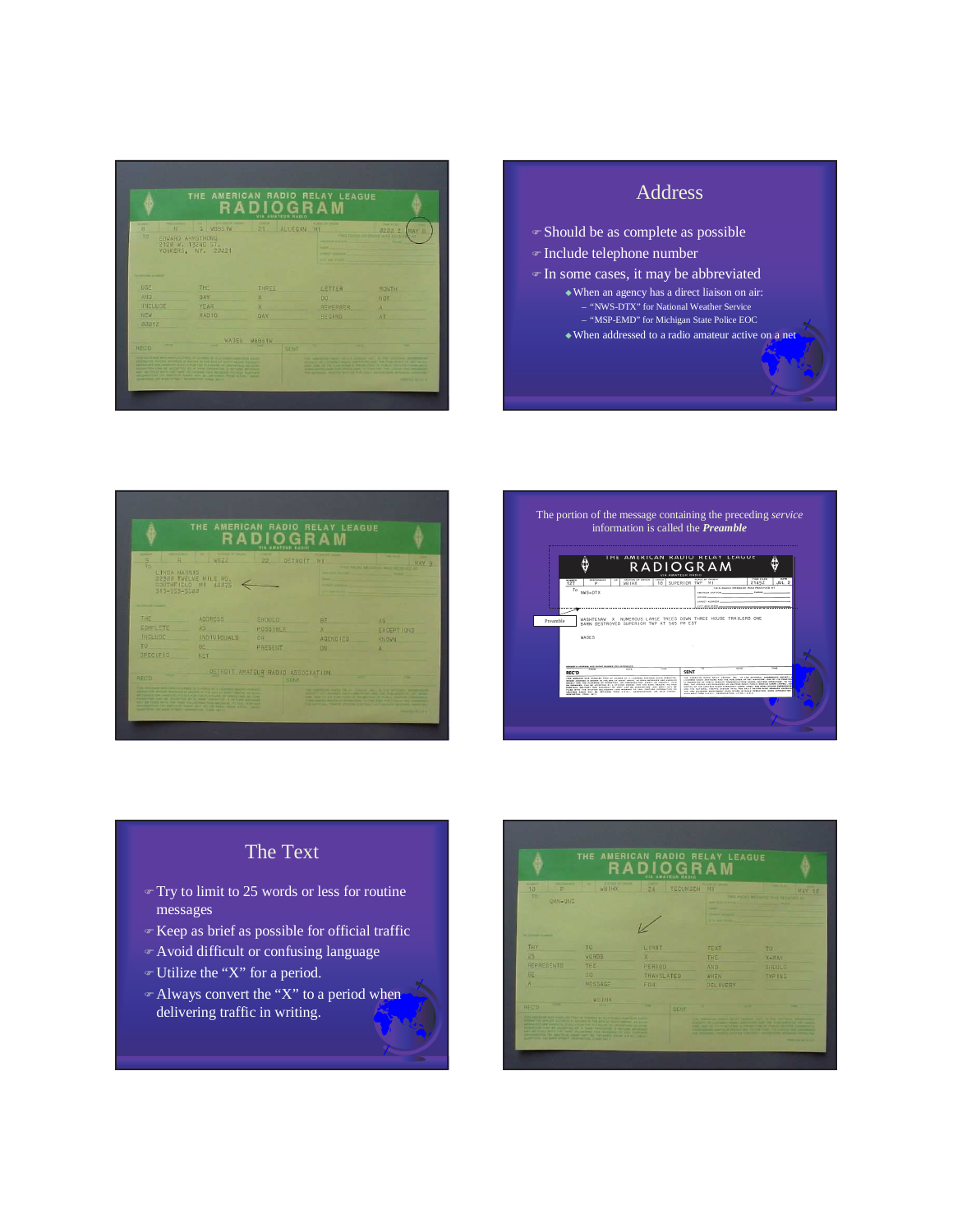## The Signature

- The name of the individual or agency originating the message.
- May include additional data, such as address or telephone number, title, etc.



|                                                                                                                                                                                                                                                                                                                                                                                                                                                       |                                                          |                                                |                | <b>VIA AMATEUR HADIO</b> | THE AMERICAN RADIO RELAY LEAGUE                                                                               |                                                                                                                                                                                                                                                                                                                                                                                                          |
|-------------------------------------------------------------------------------------------------------------------------------------------------------------------------------------------------------------------------------------------------------------------------------------------------------------------------------------------------------------------------------------------------------------------------------------------------------|----------------------------------------------------------|------------------------------------------------|----------------|--------------------------|---------------------------------------------------------------------------------------------------------------|----------------------------------------------------------------------------------------------------------------------------------------------------------------------------------------------------------------------------------------------------------------------------------------------------------------------------------------------------------------------------------------------------------|
| <b>STATISTICS</b><br>111<br>TO<br><b>WBBSTW</b>                                                                                                                                                                                                                                                                                                                                                                                                       | EMERGENCY                                                | <b>Call Public Concernment</b><br><b>NBAHA</b> | $25 -$         | TECUMBER                 | <b>PLACE OF DESIGN</b><br>2.1<br>And Is all Links and Company and<br><b>CONTRACTOR</b><br>The second state of | <b>The Property</b><br>82182<br>MAY 11<br>THIS RADIO MESSAGE WAS RICE VED AT                                                                                                                                                                                                                                                                                                                             |
| <b>The Company's the American</b>                                                                                                                                                                                                                                                                                                                                                                                                                     |                                                          |                                                |                |                          |                                                                                                               |                                                                                                                                                                                                                                                                                                                                                                                                          |
| 下日片                                                                                                                                                                                                                                                                                                                                                                                                                                                   |                                                          | <b>SIGNATURE</b>                               | MAY            |                          | INGLUDE                                                                                                       | <b>MORE</b>                                                                                                                                                                                                                                                                                                                                                                                              |
| THAN                                                                                                                                                                                                                                                                                                                                                                                                                                                  | ONE                                                      |                                                | LINE           |                          | <b>FOR</b>                                                                                                    | <b>AUDITIONAL</b>                                                                                                                                                                                                                                                                                                                                                                                        |
| DATA                                                                                                                                                                                                                                                                                                                                                                                                                                                  | <b>SUCH</b>                                              |                                                | <b>AS</b>      |                          |                                                                                                               | PHONE                                                                                                                                                                                                                                                                                                                                                                                                    |
| <b>NUMBER</b>                                                                                                                                                                                                                                                                                                                                                                                                                                         | OR                                                       |                                                | <b>ADDRESS</b> |                          |                                                                                                               | īт                                                                                                                                                                                                                                                                                                                                                                                                       |
| <b>IS</b>                                                                                                                                                                                                                                                                                                                                                                                                                                             | NOT                                                      |                                                | INGLUDED       |                          | HN.                                                                                                           | GHECK                                                                                                                                                                                                                                                                                                                                                                                                    |
| -                                                                                                                                                                                                                                                                                                                                                                                                                                                     |                                                          | JEFF MEYER NBAHA                               |                |                          |                                                                                                               |                                                                                                                                                                                                                                                                                                                                                                                                          |
| RECD                                                                                                                                                                                                                                                                                                                                                                                                                                                  |                                                          |                                                |                | SENT                     |                                                                                                               |                                                                                                                                                                                                                                                                                                                                                                                                          |
| THE BEST WAS THE THE TOTAL OF CHARGE BY A LICENSE AMOUNT FOR THE<br>preduction several accredit of process in the arts of sound anchor and purch.<br>AN MOUTH AND SHARLEST MILAS P FOR THE PLANSING CA TOYON FIND AND TESH<br>PENSATURE CAN BE PECURITED AV & MAN' OPERATOR, A WORLDWI MESSAGE<br>addy and results we the first made tracer than even bettilled at the state incorporal<br>AUTOMOTIVE ON SHATCH WANT BAY OF CETARET, FROM A R.R. THAT | ILLIARDANE, 2002 GLAAS STORET, RECHARGED & CORRE ARCH ?- |                                                |                |                          |                                                                                                               | the Assemblat AADO Motor Links as a the saliday experiment<br>and all the contemporary former probabilities were the first month of Auto service<br>yes, you on the statement is required at AULO structure consumers.<br>THE MOVE OF THE PROPERTY OF PERSONAL PROPERTY OF THE STATE OF THE CHANNEL<br>For address, thorne priving rost part her center actional specials.<br><b>Shower Street, Sale</b> |



 Common message texts designated by a code to speed transmission of traffic

#### **Example:**

- ARL One = "Everyone safe here please don't worry"
- ARL numbers are **always spelled out**



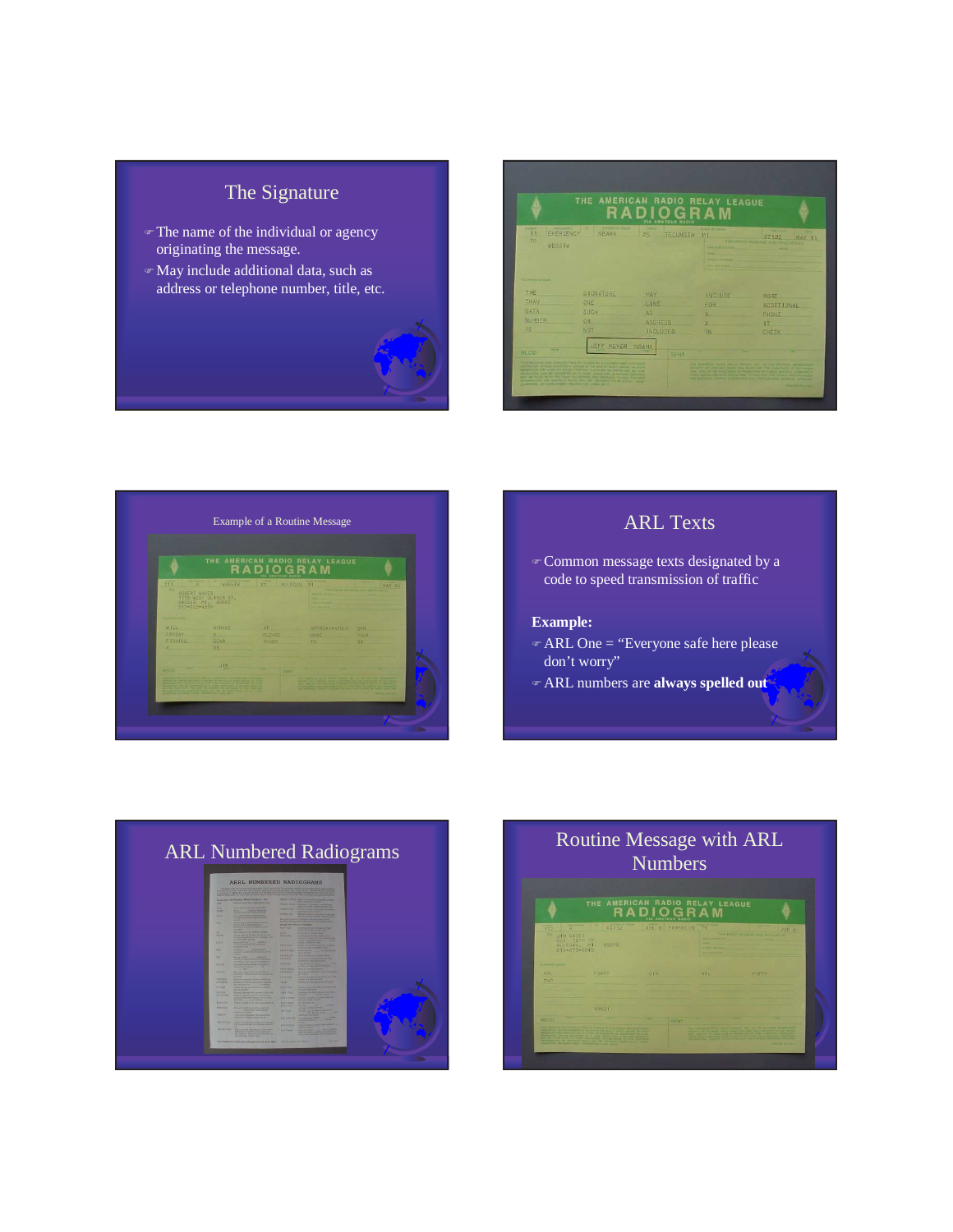

O

## DWI Message Form Disaster Welfare Messages

- It is better to *give* than to *receive*
- ECs should prepare packets of disaster welfare message forms for use at Red Cross Shelters
- Avoid data programs such as "ARES Data"

### MSP-EMD Flash Report Form

- Utilized by Emergency Management to notify State of emergency event or disaster.
- Should be brief and concise.
- Should be signed by competent authority.
- May be transmitted via CW, SSB, or data modes.





### Flash Report via data mode

- Use the following format only if you are certain the message will stay entirely on packet radio or data circuits.
- Format utilizes advantages of these modes in that format is similar to printed document.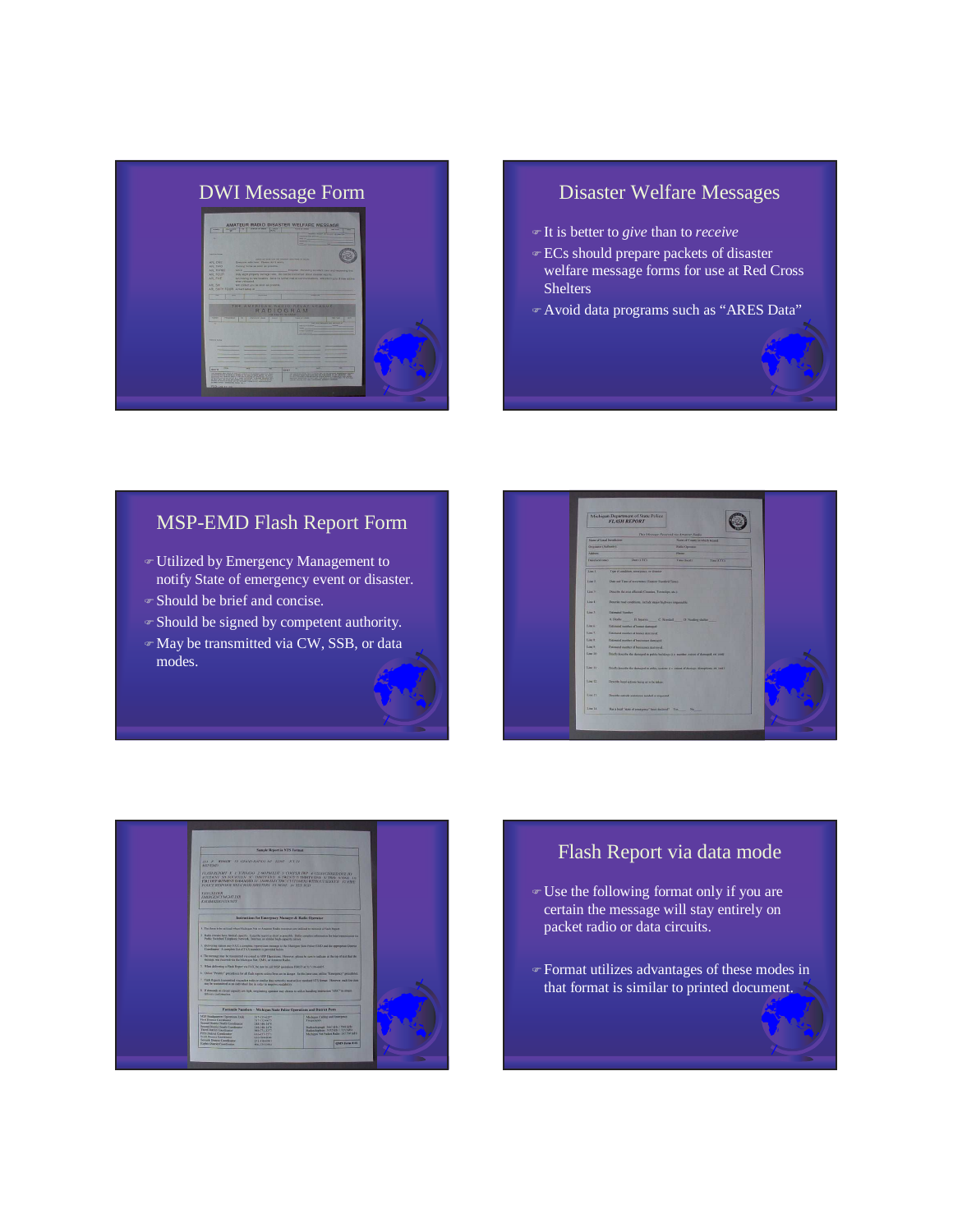

## References for Traffic Handling

- Michigan Net Public Service Communications Handbook
- ARRL Public Service Communications Manual
- ARRL Net Directory
- ARRL "Pink Card" FSD-218
- QMN Web Page: www.qsl.net/w8ihx/





## Radiotelephone procedures Effective procedures common to all nets

## General Net Procedures

- Comply immediately with directions of NCS
- Eliminate Unnecessary language or comments
- Use UTC (GMT) time for all NTS operations

## Under emergency conditions

- Listen! Listen! Listen!
- Messages should be signed by competent authority whenever possible
- **Pay attention to message priority**
- Never change message content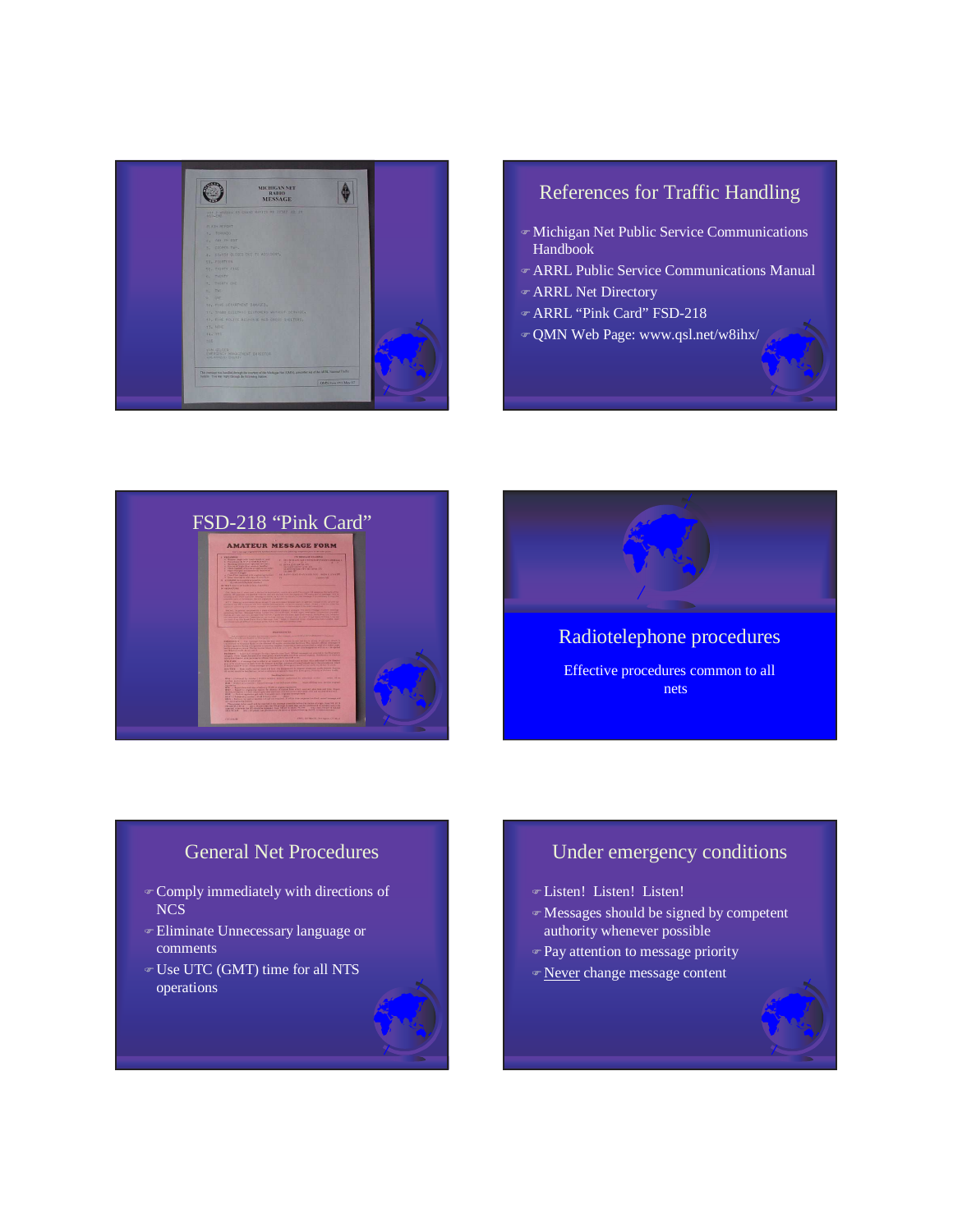## ICAO Phonetic Alphabet

- Also known as the "ITU" Phonetic Alphabet.
- All public service communicators should use this phonetic system on a daily basis; make it automatic!



### Prowords

| Affirmative | =   | Yes (not ROGER)    |
|-------------|-----|--------------------|
| Negative    | $=$ | $\rm No$           |
| Over        | $=$ | Go ahead           |
| Out/Clear   | =   | Do not respond     |
| Say Again   | $=$ | Repeat             |
| I Spell     | $=$ | Spell phonetically |
| Figures     |     | Numerals follow    |
|             |     |                    |

#### "ROGER"

- Dates back to the "big one," WW 2
- Means "Received and understood"
- **Does not mean "YES"**

## Transmitting Names and difficult words

- Pronounce Name
- Spell Name (phonetically)
- Pronounce Name
- **Example:**
- Wisniewski I spell whiskey india sierra november india echo whiskey sierra kilo india, Wisneiwski

## Some Names from the Ann Arbor Michigan Directory

| Aljassar         | Allan          | Allen   |
|------------------|----------------|---------|
| <b>Burnstein</b> | Corson         | Dempsey |
| Glovinsky        | Gmytrasiewicz  | Harmon  |
| Jaworski         | Lkeiman        | Lamb    |
| <b>Jenkins</b>   | <b>Nichols</b> | Powell  |
| Qiao             | Regan          | Takao   |
| Vanboven         | Witkowski      | Faletti |

## Transmitting figures

- Typically telephone numbers, street numbers, and zip codes
- Precede with the proword "Figures"
- Avoid lid procedures such as "numerals", "number groups", etc.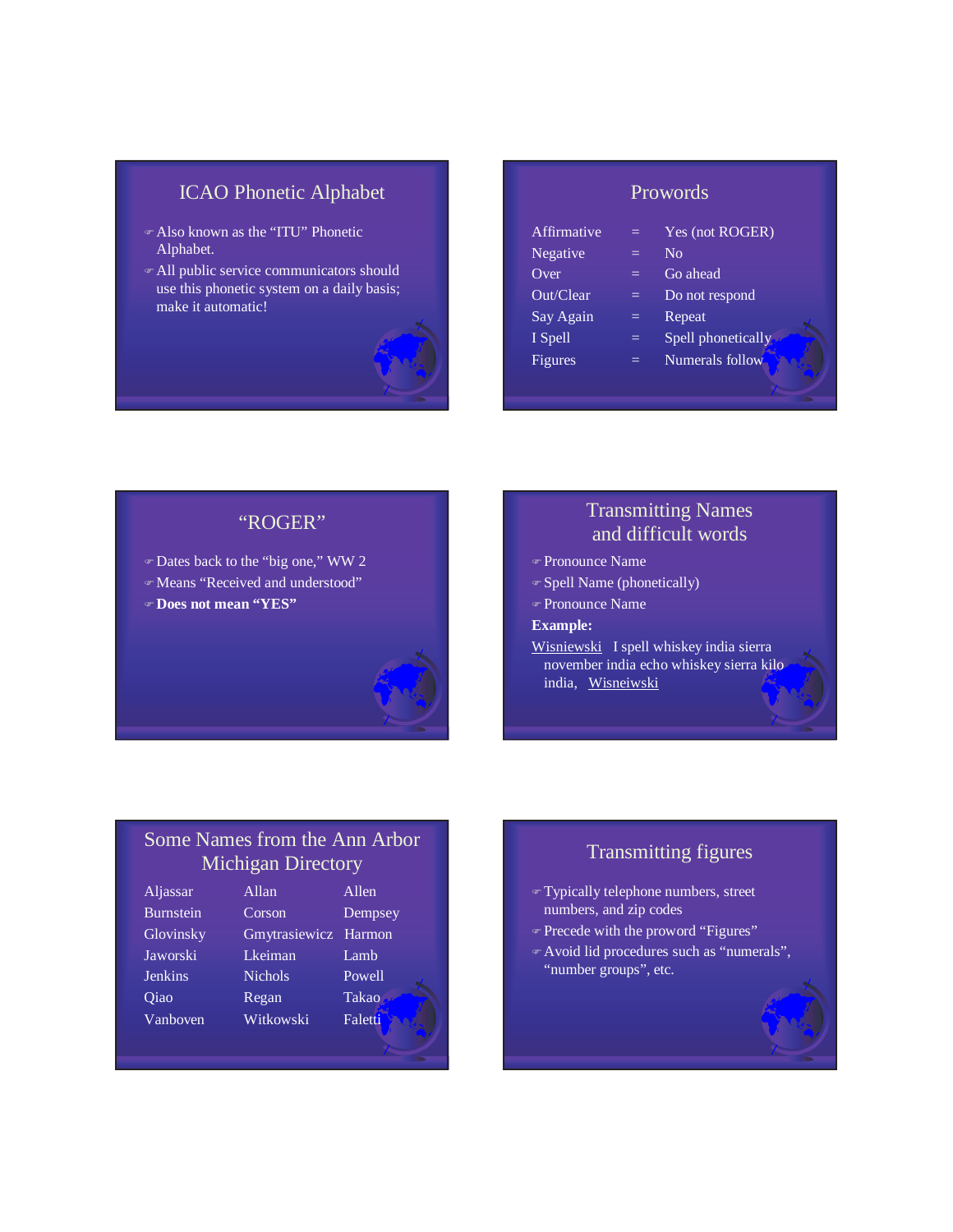## Combination Groups

- All combination groups (which include both numbers and letters) should be preceded by the phrase "**I spell**"
- This includes Amateur Call Signs
- **Example:** "I spell Whiskey 8 Sierra Charlie Whiskey



#### Transmitting the message

- The receiving operator knows the message format
- **Do not precede content with words or phrases such as:**
	- "Place of Origin"
	- "Date"
	- "Telephone Number"

- Do precede handling instructions with the letters HX (e.g. HXA, HXC, etc)
- Always give the handling instruction using phonetic alphabet



# Checking into the Net - With Traffic - **NCS** This is XYZ net are the any stations wishing to enter or leave the net over **QNI** This is (pause/un-key) WB8SIW 1 Routine Detroit 2 Priority Lansing over

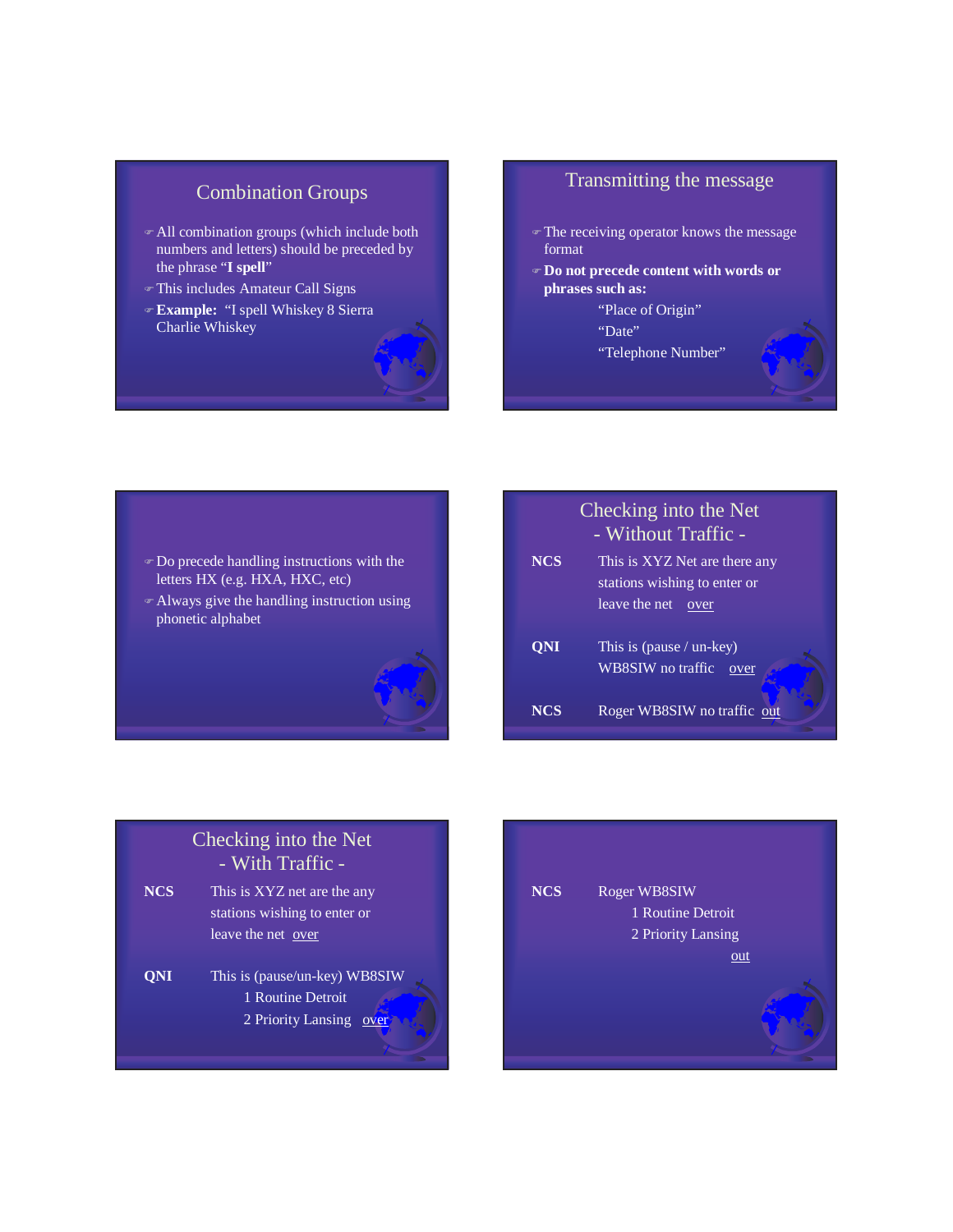| Requesting "fills" |  |
|--------------------|--|
|                    |  |

- Precede all fill requests with the phrase "Say again"
- Follow with any one of the following



## Examples

- "Say again word after soon over
- "Say again group number 13 over
- "Say again from soon to deliver

Up to three fill requests can be given at once

## Responding to "Fill" requests

- Repeat the fill request
- Provide missing word or group
- Spell missing words phonetically

#### **EXAMPLE**

- "Say again word after Megan over"
- "I say again word after Megan; Gilge, I spell Gulf, India, Lima, Gulf, Echo, Gilge over"

## Drill

In this part of the program, we will practice transmitting some NTS messages

## Acting as Net Control Station

- Be polite but firm
- Remind participating stations of net rules as often as necessary
- Break into net to maintain order or aid the functioning of the net
- Keep a running record of net activity
- Think before transmitting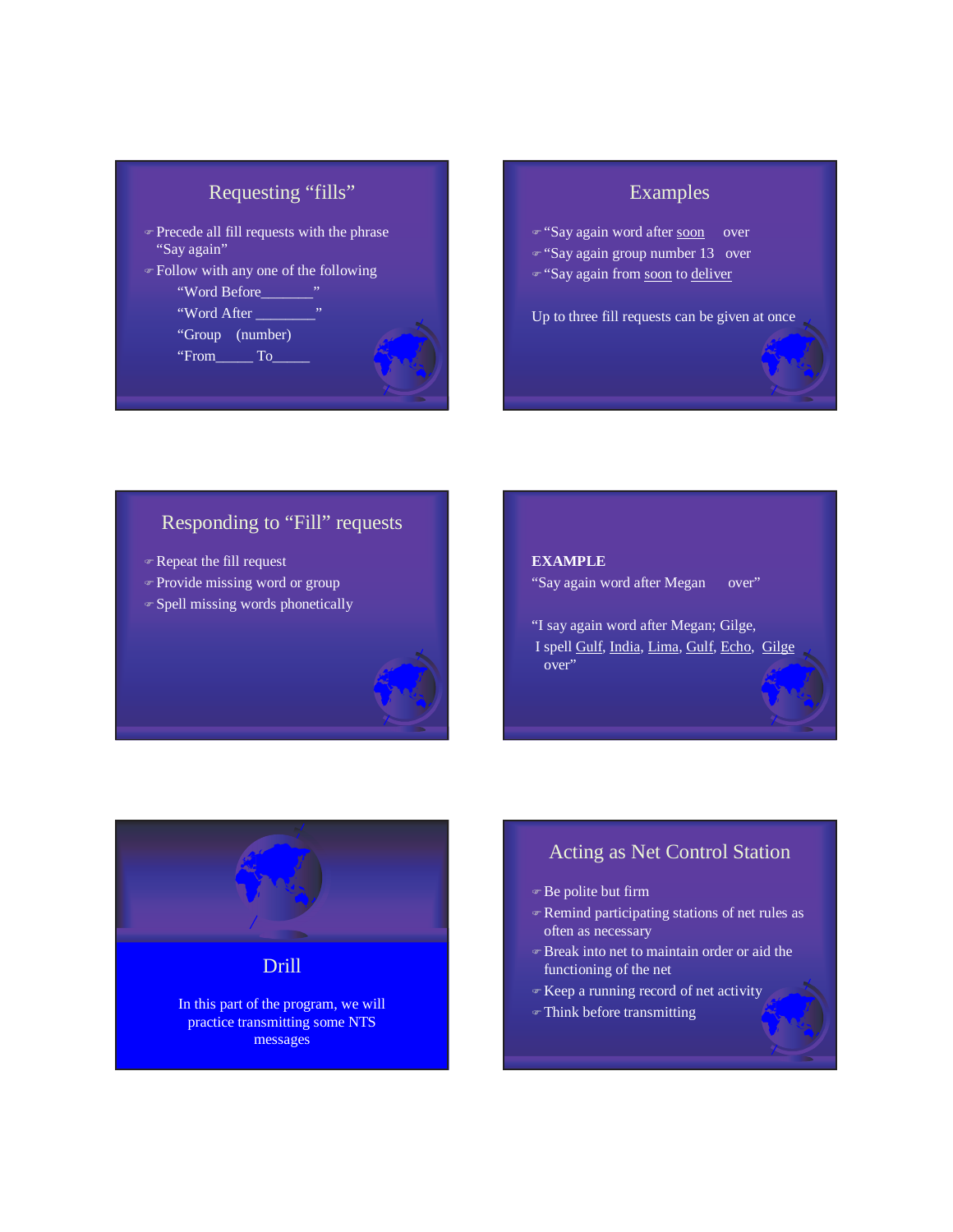## File Net Report with NM

- $\circ$  ONS
- Traffic Handled
- Time in Session
	- *221 R WB8SIW 22 ALLEGAN MI APR 30 K8AE*

*QMN/E APR 30 X QNS SIW/NCS RTN WX8Y SB AE UN PI BDL OUO NX8S X TFC 12 TIME 20 X 73*

*JIM WB8SIW*

## MICHIGAN NTS Radiotelephone NETS

Michigan Traffic Net (MITN) 3952 Khz 7:00 PM Daily 6:45 PM Daily (during winter)

Upper Peninsula Net (UPN) 3921 Khz 4:00 PM Daily 12:00 PM Sunday



SEMTN 145.330 Mhz (-600 Khz) 10:15 PM Daily

# Michigan NTS Radiotelegraph Nets QMN-Early 3663 kHz (primary) 6:30 PM 7068 kHz (alternate) QMN-Late 3663 kHz (primary)

10:00 PM 1812 kHz (alternate)

## QMN Packet Radio Network

- 145.760 mHz 1200 baud
- **Frequency voluntarily reserved for public** service communications only.
- High-profile digipeaters provide wide coverage.
- KA-Nodes available
- Given See QMN Web Page: www.qsl.net/w8ihx/